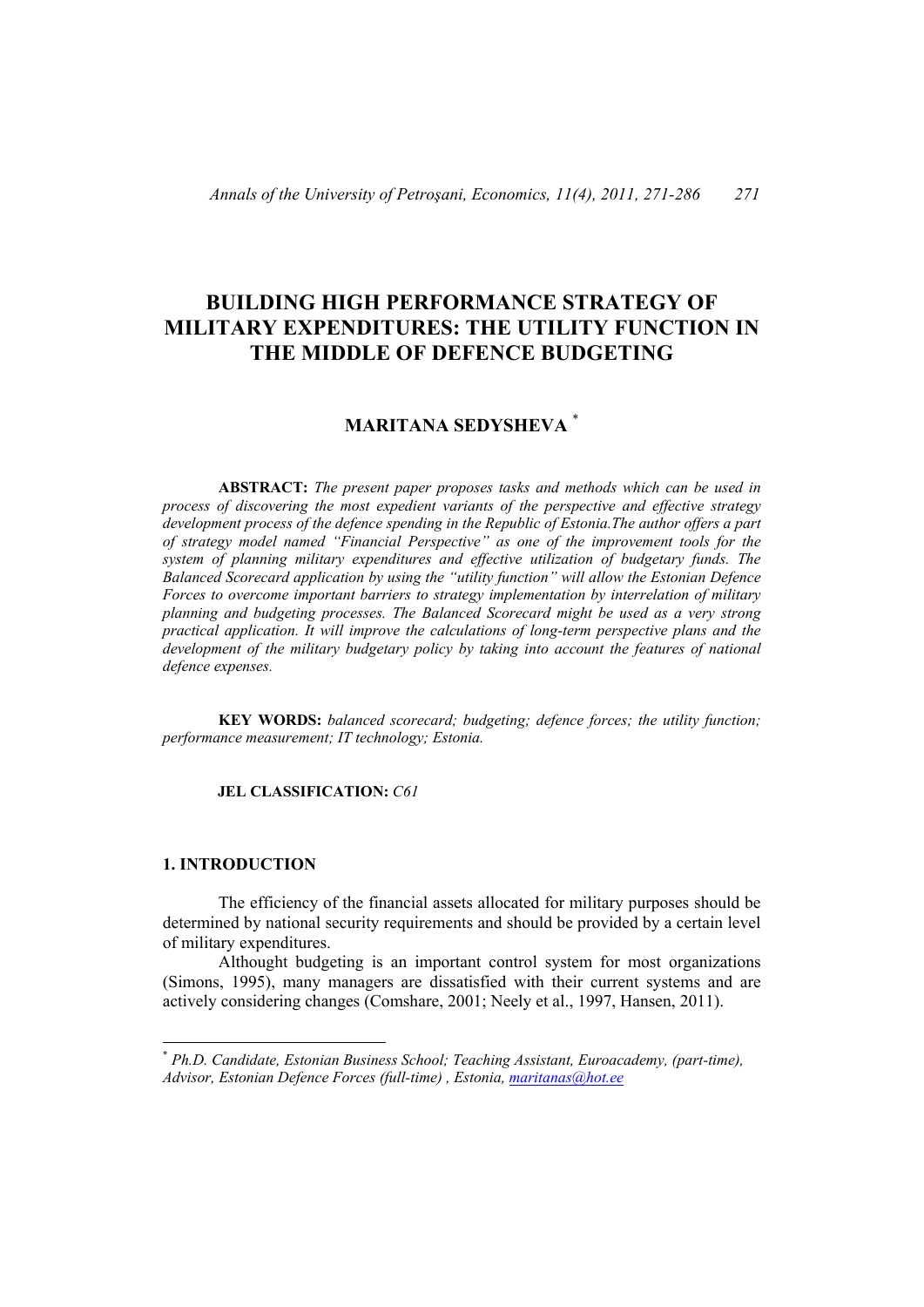In our case on the top of the problem lies a military expenditure planning method, which is used inefficiently in the Estonian Defence Forces. The application of the state budget may have incorrect targets and this may also have negative impact on the military task performance. The conceptual analysis approach and practical experience of budgetary funds planning prove that the topic is important and vital for the Defence Forces.

*The Balanced Scorecard* should encourage business units to link their financial objectives serve as the focus for the objectives and measures in all other scorecard perspectives. Every measure selected should be part of a link of cause/and/effect relationships that culminate in improving financial performance. The scorecard should tell the story of strategy, starting with the long-run financial objectives, and then linking them to the sequence of actions that must be taken with financial processes, customers, internal process, and finally employees and systems to deliver the desired long/run economic performance (Kaplan and Norton, 1996).

The research is based on *The Balanced Scorecard* (Kaplan and Norton, 1996) model, which is recognised as a strategic planning and management system that is used extensively in business and industry, government, and non-profit organizations worldwide to align business activities to the vision and strategy of the organization, improve internal and external communications, and monitor organization performance against strategic goals.

In spite of our increasing understanding of performance measurements within the public sector, little is known about the adoption patterns of performance metrics in the military sector, in particular. First of all this study is addressed to the Estonian Defence Forces and it will allow to expand an extant knowledge about the majority of settings that enforce measurement systems performance; it will also establish a deeper immersing into the framework design in the governmental organizations.

This paper examines the Financial Perspective as a new alternative method of budgeting that focuses on the conceptual analysis change concerning military longterm goals and tasks.

Empirical evidence supporting this study was gathered from results, which are based on real financial figures received from the mathematical modeling. The author is inclined to believe that the *"utility function*" or usefulness can be used in the process of selecting an optimal annual financial plan of military expenditure and focused on strategic goals and tasks. For our analysis we will use of one of the powerful tools to solve multicriteria choice problems is the Edgeworth-Pareto principle, which is successfully applied since 19th century.

By taking into account all obtained results, the author is convinced that *The Balanced Scorecard* model will help to improve the system of budgeting and will optimize the state spendings on the whole. Management control systems appear important in building the targets of a new strategy to various constituents. As a rule, one of the main and most challenging tasks of building a balanced system of management and controlling of military resources is to choose right indicators from the vast number of options that reflect the key factors performance for each of the strategic areas of the development.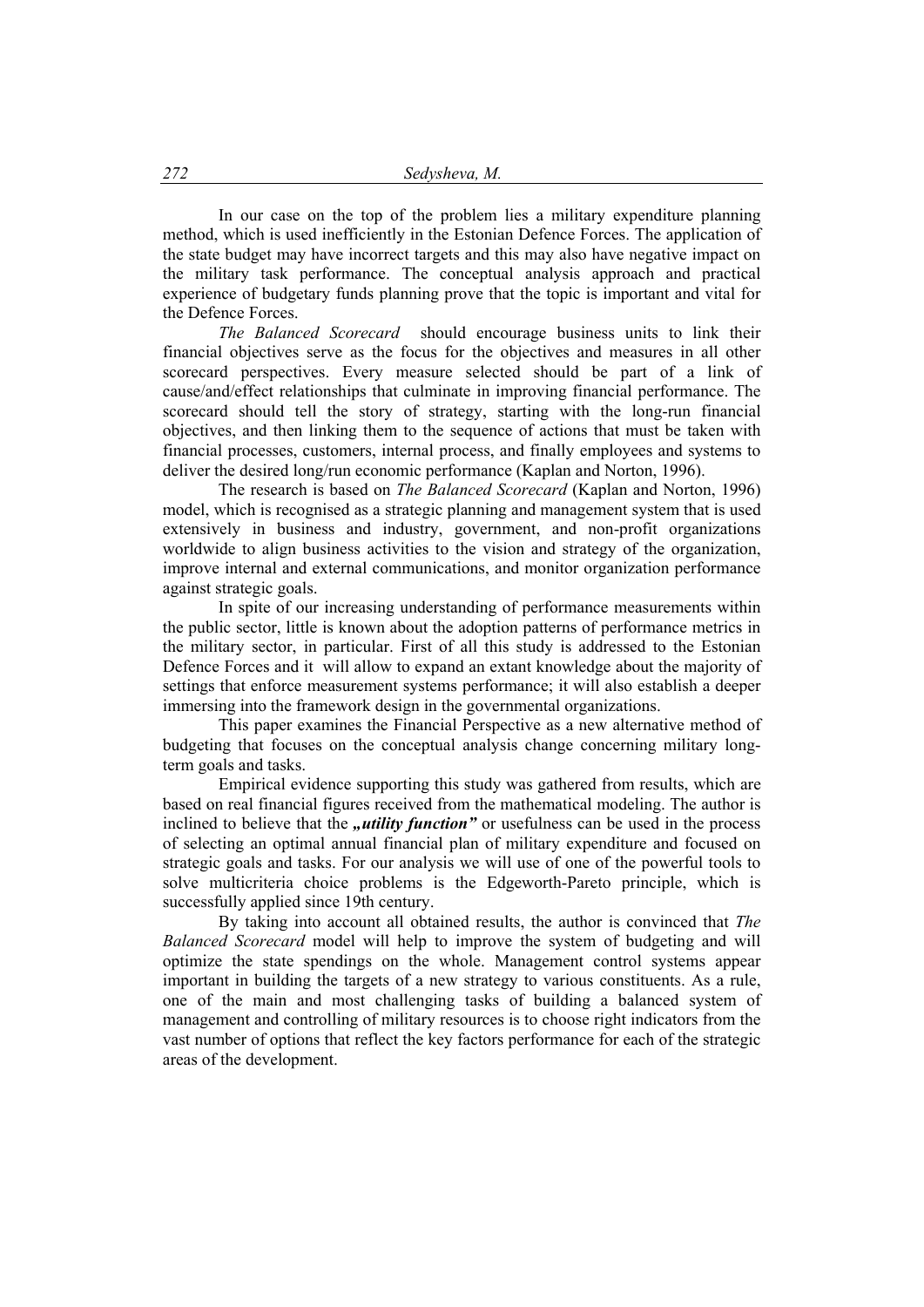All proposed methods will be established as one consolidated system of strategic budgeting (Or Strategy Map) by reflecting the special features of the strategic management of military resources.

The analysis of reference material has revealed that in most cases we find mainly general concepts of budgeting and, furthermore, the topic of military budgeting is covered superficially.

The multicriteria problem of the final selection serves as a comparative assessment of options based on quantitative and qualitative indicators used in the calculation of production and economic activity. The utility function includes several factors (performances measures):

- Sum of Budget (total planning sum)
- Quality of planning processes (possibility of strategic goals and tasks execution)
- $\blacksquare$  Cost and quality ratio
- Time spent on strategic goals and tasks execution

The proposed budgeting method through the use of utility assessment will help guide the concept of efficient budget spending on defense as well as take into account the usefulness of the strategic planning from a position of economic and financial evaluation.

### **2. LITERATURE REVIEW**

Our study examines the deployment of the balanced scorecard, a performance measurement system that enables managerial decision making by aligning performance indicators with the goals and strategies of the organizations (Lipe and Salterio, 2000, pp. 284). The balanced scorecard has attracted considerable interest in the realms of practice and research for example, Silk (1998) reports that 60 percent of Fortune 1000 firms have experimented with the balanced scorecard. Further, Kald and Nilsson (2000) show that 27 percent of major Scandinavian companies have implemented this performance measurement framework. In a similar vein, Atkinson and Epstein (2000b, p. 2) echo the conclusions of a study by Walker Information which reports that 59 percent of Canadian executives claim familiarity with the terms "balanced scorecard" or "balanced measurement system" (Walker Information, 1998, pp. 4). Lastly, research interest in the balanced scorecard is reflected in the contention by Atkinson et al. (1997a, pp. 94) that investigation of such performance measurement frameworks constitutes one of the most significant developments in management control and, thus, deserves intense research attention (Carmona and Grönland, 2003).

Allowing direct or indirect measurement of the utility allows us to assign *cardinal utility* where one can express numerical values of fulfilment instead of relative better/less-than comparisons. This assignment is not without controversy – since opponents have denied the possibility of measurement of any benefit. Vilfredo Pareto, in a letter to Benedetto Croce, wrote "*I was worried about the pleasure and that pain which had to be measured, because in reality, nobody is capable of measuring pleasure. Who can say what pleasure is double another pleasure*?" However, no one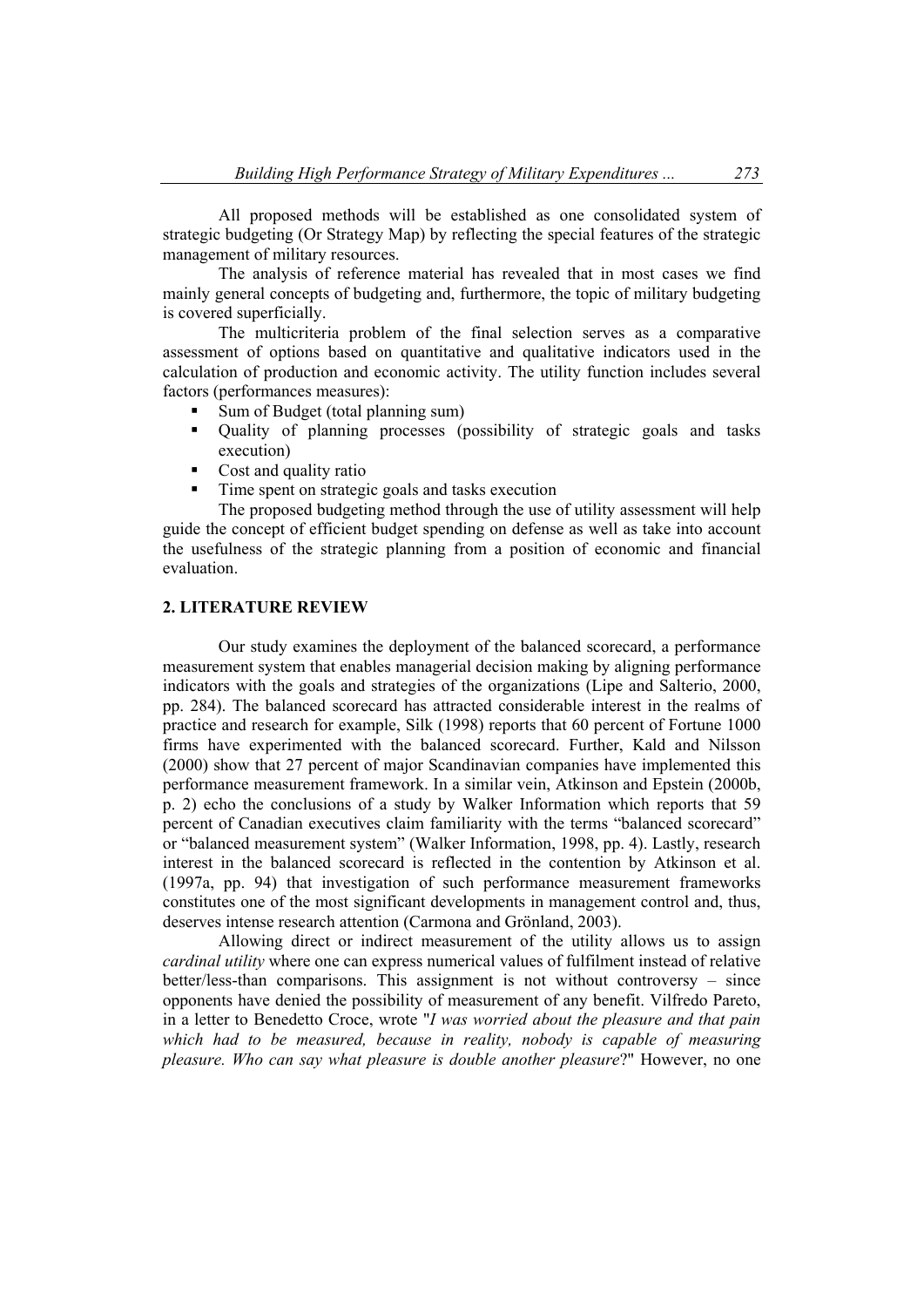doubted the ability of people to compare the satisfaction, in other words - the ability of people to rank these sets in a single "*scale of preference*" (Schoemaker, 1982).

Various choice problems are studied within a framework of decision making analysis where using utility assessment allows one to realize choice efficiency and avoid inappropriate or self-refencing solutions (Noghin, 2005).

The multicriteria choice problem attempts to find a set of selected alternatives and elements such as an Edgeworth-Pareto principle and can be formulated as a statement that any set of selected alternatives is a subset of the Pareto set. In other words every chosen alternative must be Pareto-optimal. To prove this principle, it is necessary to restrict the class of multicriteria choice problems under consideration by imposing special requirements on the variables mentioned above (Noghin, 2005).

### **3. THEORETICAL BACKGROUND AND METHODS OF UTILITY FUNCTION**

Choice is impossible without a concept of person who makes this choice in order to achieve his/her personal goals. This person (or team) who makes a choice and is responsible for all its consequences is said to be a decision maker (*further*, DM). The DM strives to reach a definite goal that can be expressed numerically in terms of maximization (or minimization) of a real-valued criterion function defined on space *X*. (Noghin, 2005). In simplistic terms, an objective goal is set with certain criteria and input variables that can be measured.



*Source: by Haarstrick and Lazarevska, 2009* 

**Figure 1. General scheme of the Analytic Hierarchy Process**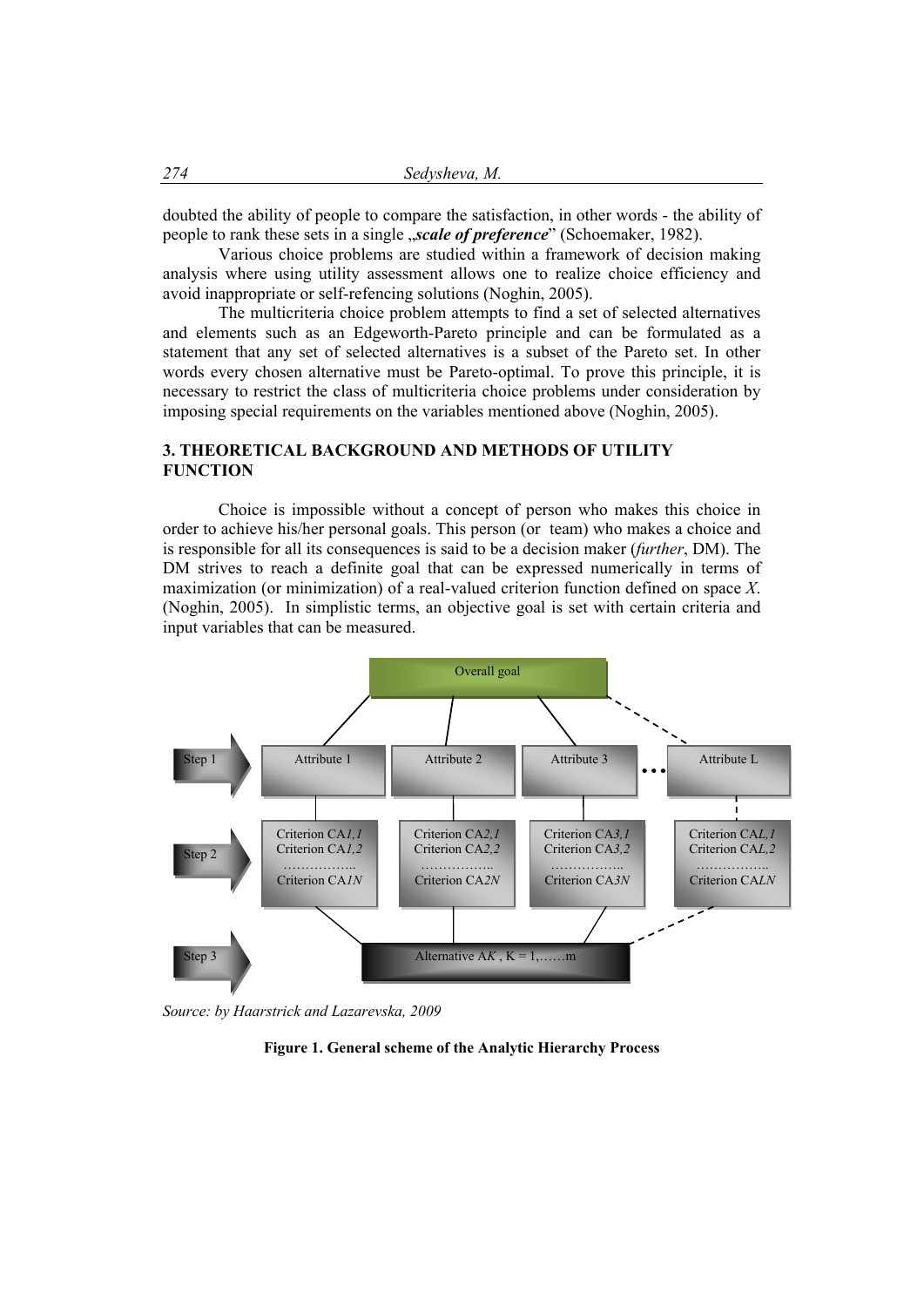Often multiple functions must be considered and weighted accordingly. This can occur, e.g., when the phenomenon, object, or a process is considered from different points of view with competing interests; and in order to formalize each criteria it is necessary to introduce unique functions. Studying different stages of a dynamic process, we form a special criterion for each stage; to estimate the whole multistage process we also need to take into account several criteria simultaneously (Noghin, 2005).

The analytic hierarchy process provides a comprehensive and rational framework for structuring a problem, for representing and quantifying its elements, for relating those elements to overall goals, and for evaluating alternative solutions (see Figure 1). Once the hierarchy is built, the DM systematically evaluate its various elements, comparing them to one another in pairs. In making the comparisons, the DM can use concrete data about elements relative meaning and importance. The analytic hierarchy process concerts these evaluations to numerical values that can be processed and compared over entire problem (Haarstrick and Lazarevska, 2009).

In fact, the mathematical formulation of the problem could be presented in next way. Further details are elaborated in several sources: Noghin (2005), Belton and Stewart (2002), Intriligator (1975), Gorbunov and Kozin (2007).

Thus, we assume that there are M real-valued functions:

*f1*, *f2* ,..., *fm*,  $M \ge 2$  defined on the set of alternatives *X*. These functions are said to be optimality criteria or goal functions (Noghin, 2005) which are real-valued functions *that* compose a *vector criterion*:

$$
\mathbf{f} = (\mathbf{f1}, \mathbf{f2}, \dots, \mathbf{fm}) \tag{1}
$$

For every alternative  $x \in X$ , the *m*-dimensional vector (*outcome*)

 $y = f(x) = (f_1(x), f_2(x), \dots, f_m(x)) \in \mathbb{R}^m$  is an image of *x*, where *Rm* is the *m-* dimensional real vector space. This space is called a *criterion space* or a *space of outcomes (Noghin, 2005).* An image of the vector function *f* (i.e. a range) is denoted by  $Y = \{y \in \mathbb{R}^m \mid y = f(x) \text{ for some } x \in X\}$ 

This set is called a *set of vectors* (or *outcomes*)

Side by side with a set of selected alternatives, a *set of selected vectors*  (*selected outcomes*) can be introduced as follows

$$
SelY = f (Sel X) = \{ y \in Y \mid y = f(x) \text{ for some } x \in Sel X \}
$$

This set is a subset of the criterion space *Rm*. Assuming that there exists a one to- one correspondence between the sets Sel *X* and Sel*Y* , we can always find one of them if we know the other.

Consider  $f = (f_1, f_2, \ldots, f_m)$  defined on *X*. Let us introduce the following set  $Y = Y \times Y \times ... \times Y$ *m*, where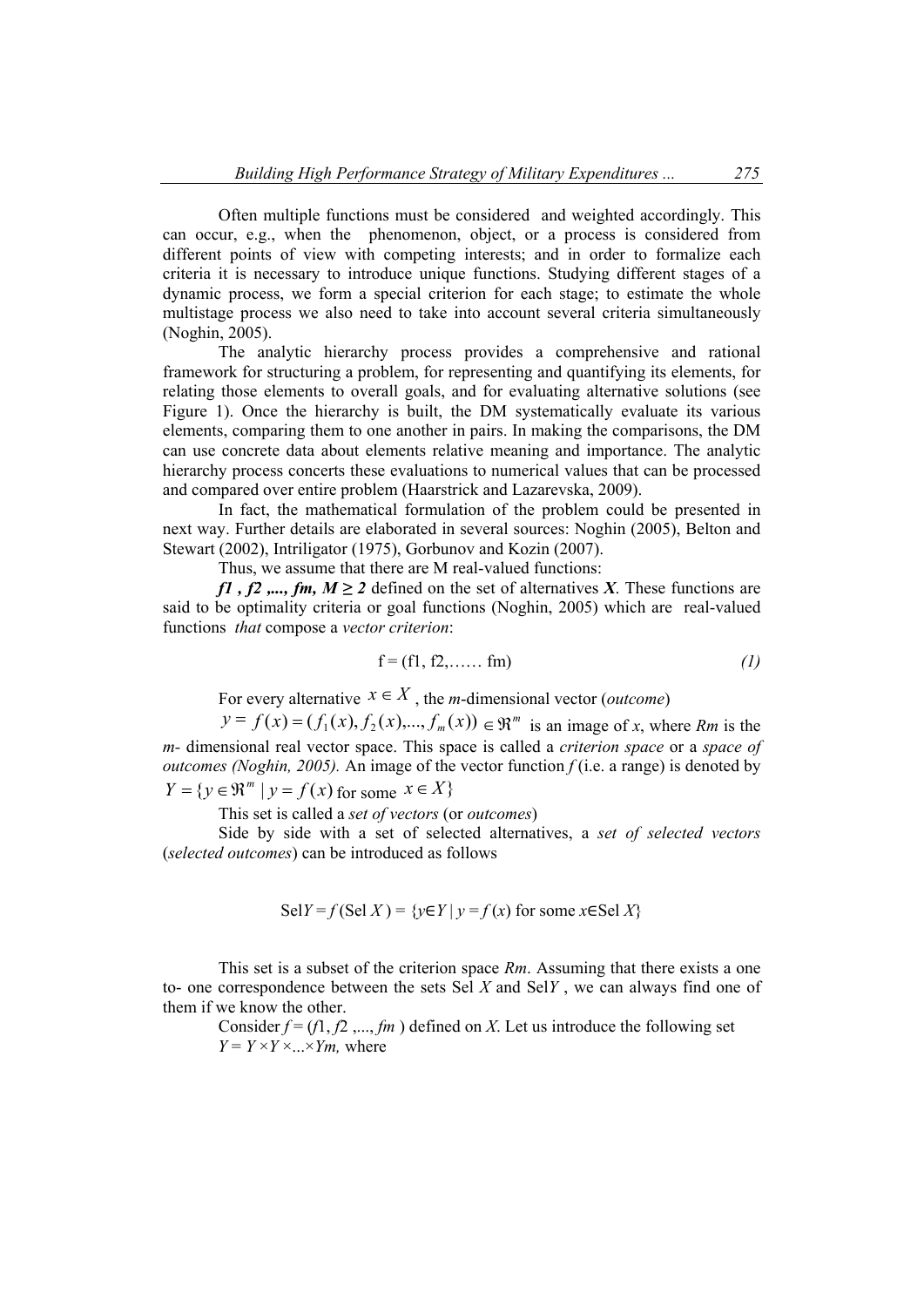$Y_i = f_i(X)$ ,  $i = 1, 2, \ldots, m$ . Obviously,  $Y \subset Y \subset Rm$ .

Recall that  $\geq Y$  is a preference relation defined on *Y*. Dealing with the *quantitative* information on the relative importance of

criteria, we mean that all criteria  $f_1, f_2, ..., f_m$  have numerical values. Thus  $yi = fi(x) \in$ 

*R* for every  $x \in X$  and all

 $i = 1, 2, \dots, m$ . This is sufficient to consider a multicriteria choice problem within a *mathematical* framework. However, for any *applied* multicriteria problem the numerical value of criterion is a result of measuring on a scale. For instance, if the criterion expresses cost of a project, profit, or expenses then its values are measured in euros, millions of euros, dollars, euro or other currency units.

By the Edgeworth-Pareto principle, the Pareto set includes all selected vectors or, equivalently, only Pareto-optimal vectors should be selected. If it is known that one criterion is more important than another then the Pareto set may be reduced without the loss of selected vectors. In other words we may remove some Pareto-optimal vectors from further consideration, since they should not be selected a fortiori. The reduction of the Pareto set may essentially facilitate the decision process.

The advantage of using quantitative performance criteria is to provide a relative measure of sourcing effectiveness that directly measures the financial effectiveness of a solution. It can be used for estimating and "what if" scenario planning – a very useful criteria in national defense planning.

The first stage of the research is devoted to constructing economic and mathematical models that encapsulate the essence of utility. In general, the goal function *(function 2)* has the form (Gorbunov and Kozin, 2007):

$$
F = f(P; K; N; T......) = w (P) + w (K) + w (N) + w (T)
$$
\n(2)

Where,  $f(P; K; N; T; \dots)$  is the set of the identified feasible indicators:

- $\blacktriangleright$  F = the total assessment of the utility of element of decision making
- $\bullet$  w the coefficient of total value
- P Total amount of budget (total planning sum)
- K Quality of planning processes (possibility of strategic goals and tasks execution)
- $\blacksquare$  N Cost (total amount of budget) and quality ratio
- T Time spent on strategic goals and tasks execution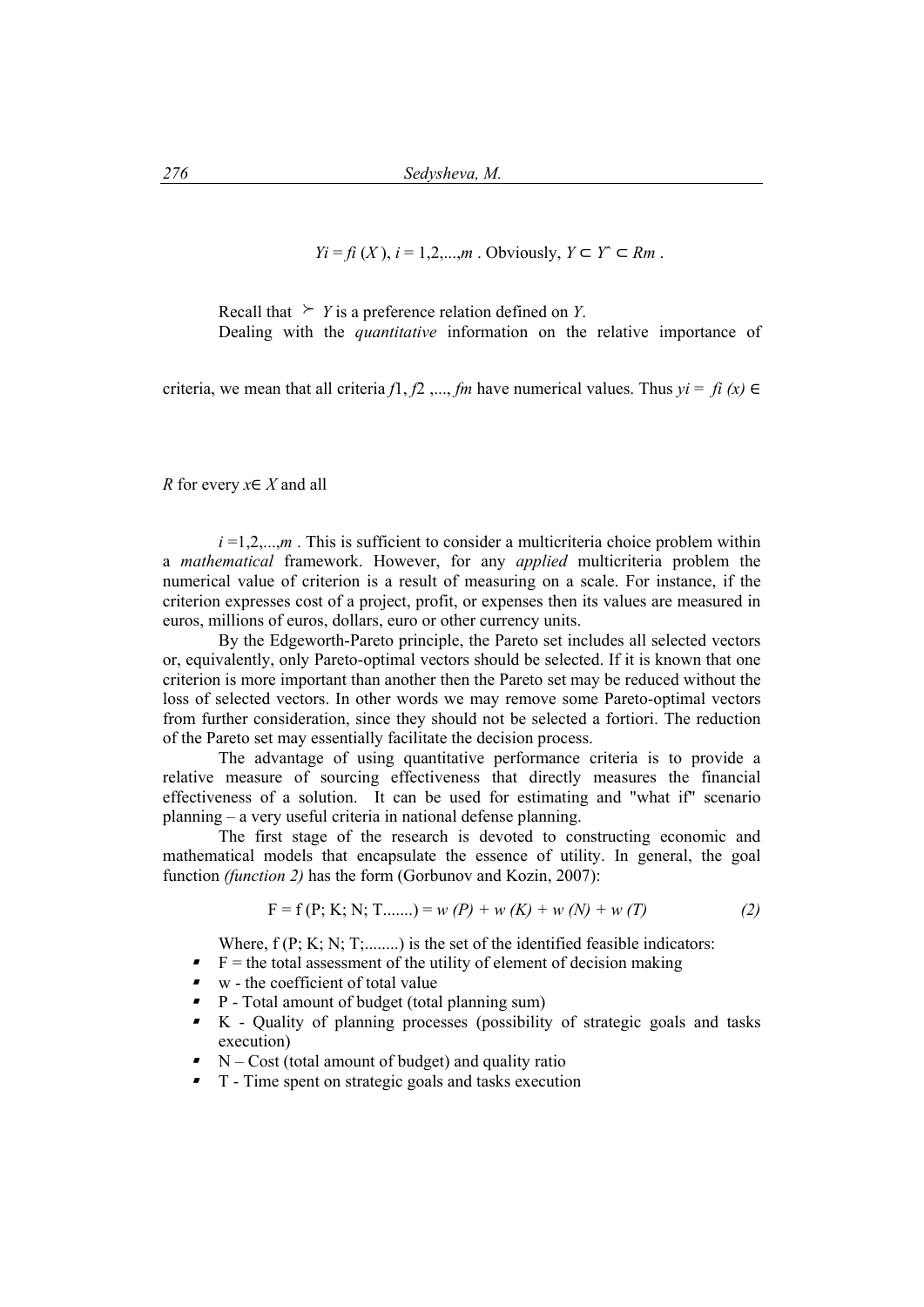The second stage is presented as an information gathering process and applied analysis.

The third stage is dedicated to the criteria transformation mode into partial utility parameters such as decision making process (Intriligator, 2002).

## **4. THE BALANCED SCORECARD AS A MANAGEMENT SYSTEM OF MILITARY RESOURCES**

It takes almost a year to plan the military budget of Estonia. This process covers the formation of various problems and carries out different analyses, and also builds up the uniform financial plan. Legislative and legal certificates and also various documents are used as a basis (the strategy of national safety, the plan for development, and the military instruction).

Further it is necessary to point that The Balanced Scorecard in the Estonian Defence Forces comprises four perspectives: Resources (Budgeting), Management and Control, Innovation and Staff, and Customer (Estonian Defence Forces) (Take in Figure 2).





**Figure 2. The Balanced Scorecard for the Estonian Defence Forces**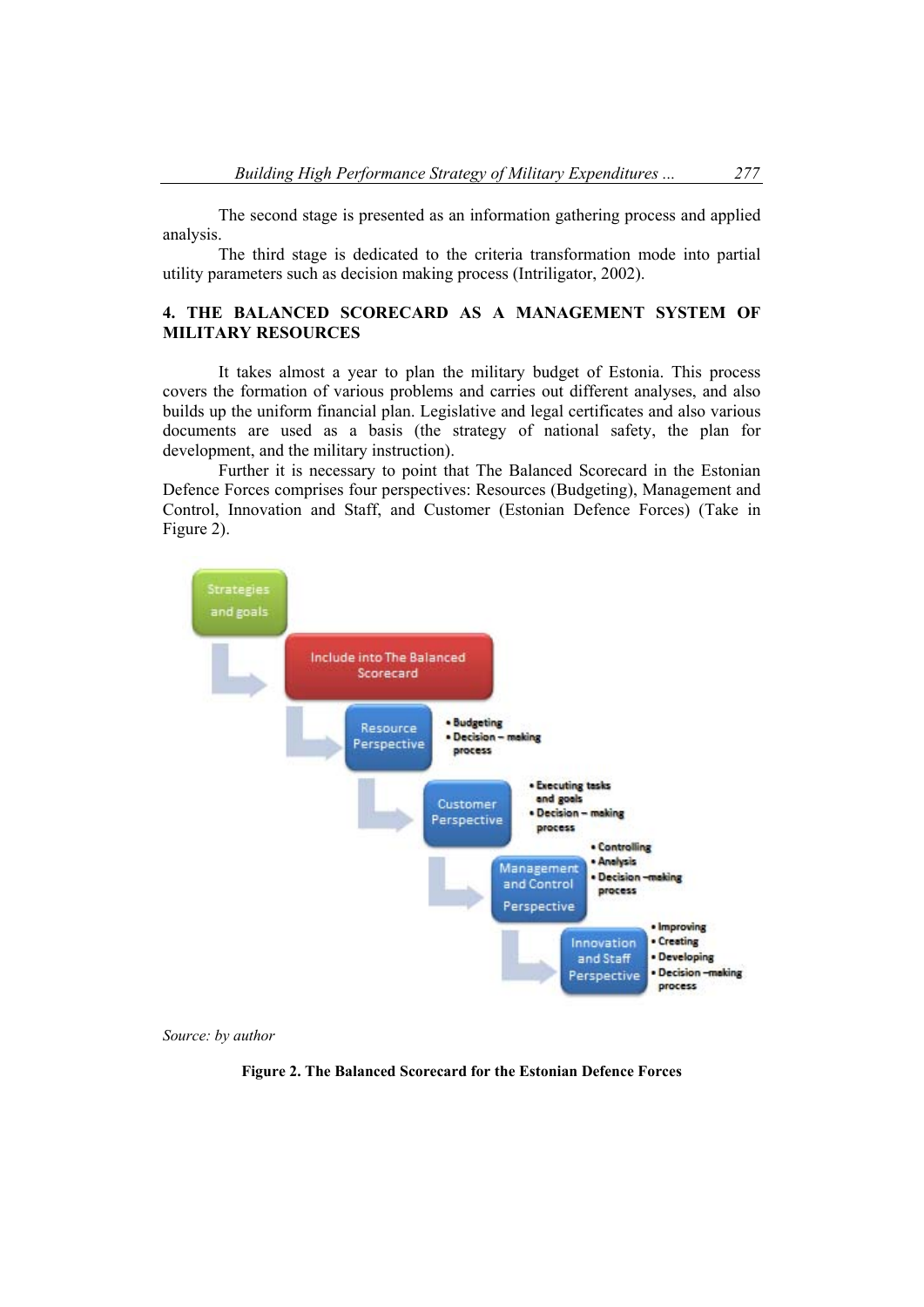*The Financial Perspective* will be used as an example and in our case - *Resources (Budgeting)*, which will allow us to consider statements and strategic tasks application. In other words, *Resource (Budgeting) Perspective*, which is posed on the top of the system and lying inside the budget planning process will be realised by using a mathematical model (utility function) in order to make a process itself more transparent and effective. This approach is particularly useful for forecasting prognoses.

For this reason, the analysis and proposed methods might develop a system of strategic controlling (Or Strategy Map) by taking into account the specifics of the strategic management of military resources (Take in Fugure 3). Figure 3 shows a stepdown procedure, which represents the transition from high-level strategy to budgeting for local operations.



*Source: by author*

**Figure 3. The Strategic Map of Step-Down Procedure**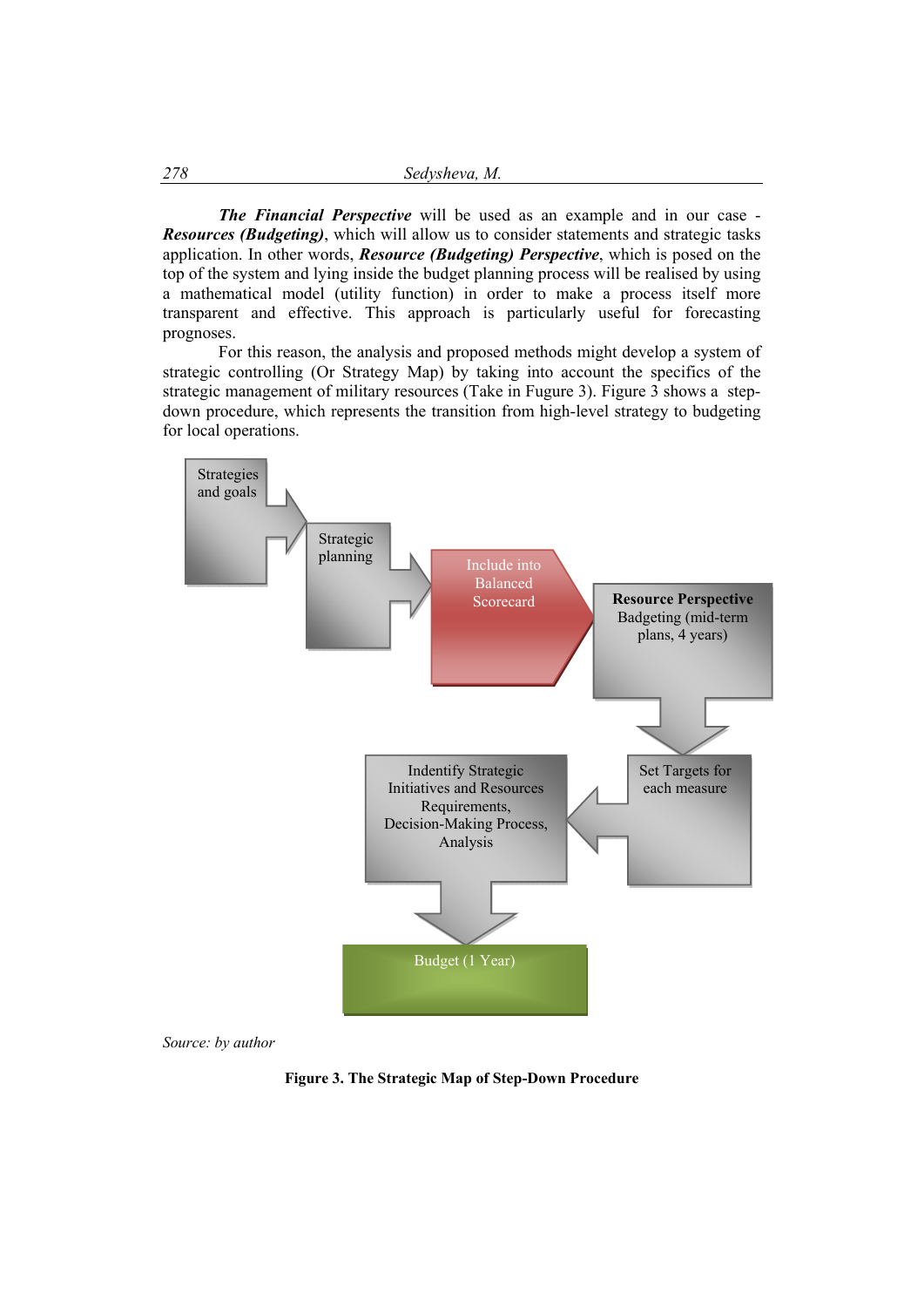Management control systems appear important in building the targets of a new strategy to various constituents. As a rule, one of the main and most challenging tasks of building a balanced system of management and controlling of military resources is to choose right indicators from the vast number of options that reflect key factors performance for each of the strategic areas of the development.

# **5. THE "UTILITY FUNCTION" AS OPTIMIZATION TOOL OF THE MILITARY BUDGETING**

The selection process of budgetary strategic elements will be examined on the basis of a second function (*function nr 2*) and by using several indicators. In accordance with our task the research will include different components that contain a specific set of attributes and elements. The utility-based performance measures towards to the strategic budgeting will present the maximum value of every component and the total sum of the utility assessment.

In order to understand how to use the proposed model, the author defines some required information:

- $\blacksquare$  The target period  $-4$  years;
- The budget planning process begins from an analysis and review of all needed aspects and strategic tasks – 1 year;
- $\blacksquare$  Strategic Goals and Tasks formation – initial stage, which determines the direction of the whole process;
- $\blacksquare$  The purpose-oriented strategic programs will include a few different financial plans (Budgets);
- $\blacksquare$ Finally, it is necessary to choose an optimal financial plan in accordance with received estimations and results (see Table 1 and 2).

In accordance with non-disclosure agreements: assume that we have three budgets (*Budget1, Budget 2, Budget 3*), where the sum of each budget (total amount of budget) is:

- Stratrgic financial plan (Budget 1)  **XXX** *€*
- Strategic financial plan (Budget 2) **XXX** *€*
- Strategic financial plan (Budget 3) **XXX** *€*

### **5.1 Cost Estimation (total planning sum)**

Calculation of the partial utility parameters concerning military expenditures is a two-step process. The first stage involves the calculation of coefficients - the best value of budget´s sum *ΔP* is defined by the *function nr 3* (Gorbunov and Kozin, 2007):

$$
\Delta P = (P - P \min) / (P \max - P \min), \text{ where}
$$
 (3)

*ΔP* – the coefficient of optimal cost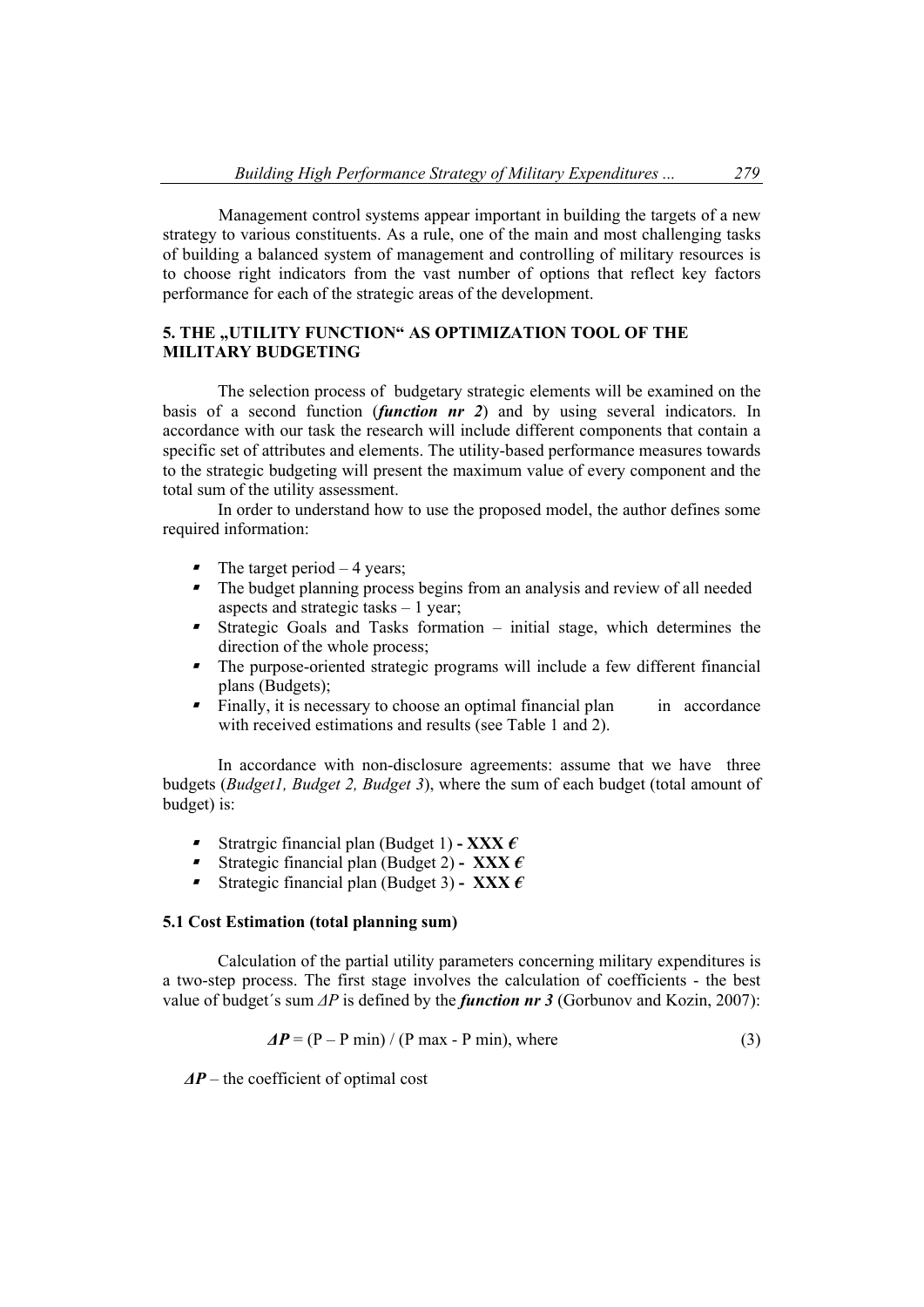P – the current value of total amount of budget

P min – the minimal value of all proposed total planning sums

P max – the maximum value of all proposed total planning sums

At the second stage, the values of *ΔP* should be compared with estimated coefficients of partial utility of other factors. In order to make this calculation the author offers to use the transformation function (3) for the factor "Cost" through the values of ΔP, which will compute the coefficient of partial utility *Qp (function nr 4,*  Gorbunov and Kozin, 2007).

$$
Qp = (1 - \Delta P) / (1 + \Delta P)^2
$$
, where (4)

 $Op$  – the coefficient of partial utility of optimal cost

*ΔP* – the coefficient of optimal cost

The maximum value of the partial utility of optimal total budgeting sum belongs to "Budget 1" – *1,000.* 

#### **5.2 Quality Assessment of Planning Processes**

Quality can be defined clearly in comunication only when the parameters constituting quality are indentified and measured objectively. Most subjective measurements of quality are relative and the base used for measurement differs among people and changes unknowingly within an individual. These differences and changes cause uncertainty in the description of quality (Watada, 1973).

In our case the quality might be assessed by using subjective numerical values, which are presented in absolute or relative terms. Moreover, the coefficients of partial utility concerning the quality of planning process addressed to the military expenditure is assigned by every department and military personnel.

The quality of budgeting will be estimated by each component using the scale or so-called "The satisfaction scale":

1 – Unsatisfactory;

- 2 Partly satisfactory;
- 3 Satisfactory;
- $4 Average$ ;
- 5 Above average;

 $6 - Good$ ;

7 – Excellent.

The coefficient of optimal quality (*ΔK*) is carried out using the *function nr 5 (Source: made by the author):*

$$
\Delta K = \sum_{i=1}^{Z} R / \sum_{i=1}^{N} \sum R_{in} , where \qquad (5)
$$

 $\Delta K$  – the coefficient of optimal quality Ri – the current value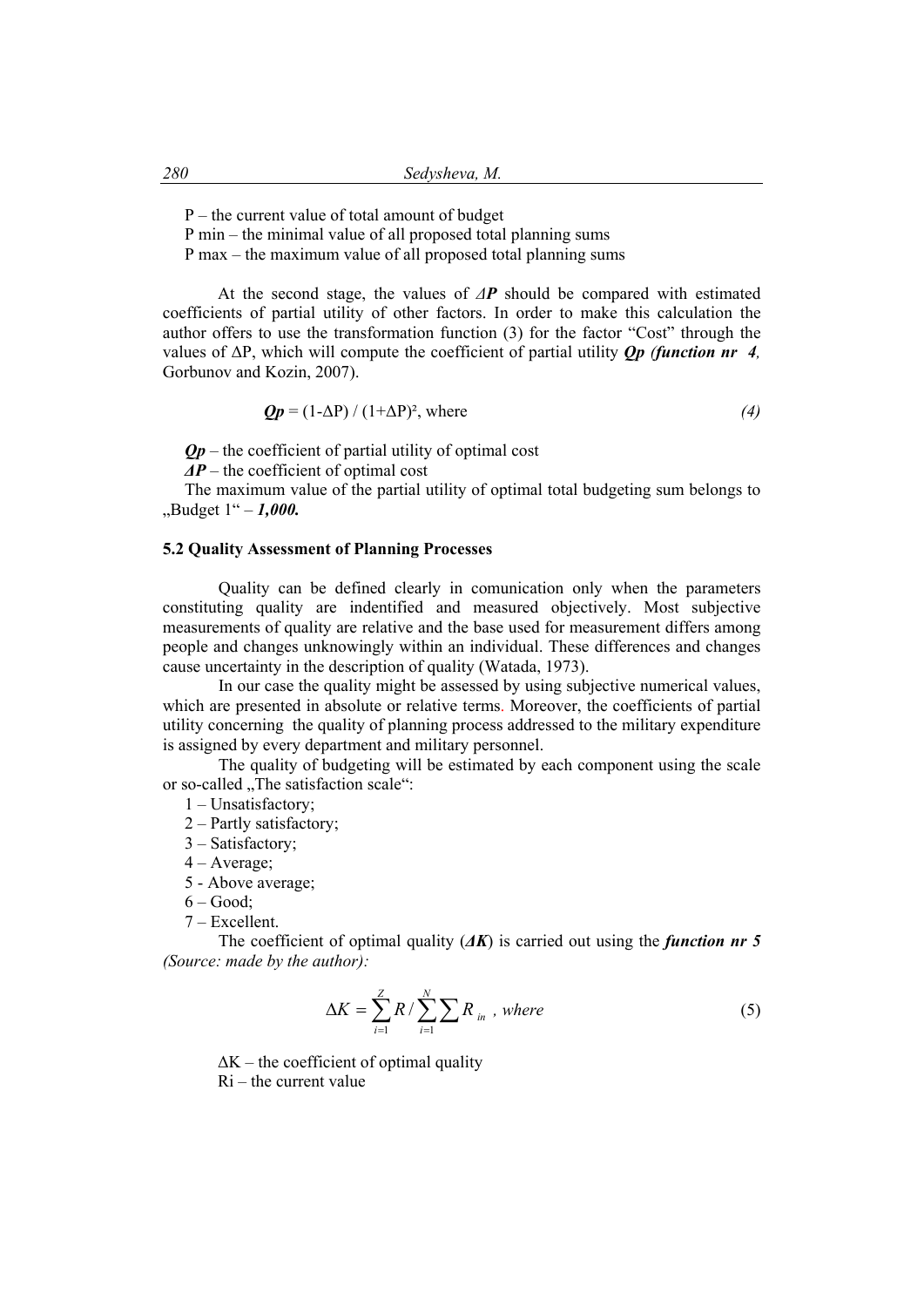Z – the total sum of current value

 $N$  – the total value of participants

The parameters of quality  $(Ok)$  is carried out using the conversion formula directed to the factor *"Quality"* and transformed into the partial utility (*function nr 6*, Gorbunov and Kozin, 2007):

$$
Qk = (1 - \Delta K) / (1 + \Delta K)^2
$$
, where (6)

 $Ok$  – the coefficient of partial utility of optimal quality

 $\Delta K$  – the coefficient of optimal quality

Table 1 shows that the most appreciated quality represents *Budget nr 2* – *6,2534*

#### **5.3 Cost Estimation (total planning sum) and quality ratio**

The calculation of the partial utility concerning the correlation between "**Cost / Quality"** will be conducted using the results of **"Cost"** and **"Quality".** In accordance with it, indicators of **"Cost"** or its coefficients will be shared with indicators of **"Quality"** (coefficients). Optimization of the choice is based on coefficient of optimality Δ**Z** determined by the *function nr 7* (Gorbunov and Kozin, 2007):

$$
\Delta Z = (Z - Zmin) / (Zmax - Zmin), \text{ where}
$$
 (7)

 $\Delta Z$  - the coefficient of optimal cost/quality ratio

 $Z$  – the current value of cost/quality

Z min – the minimal value of all proposed values

Z max – the maximal value of all proposed values

The obtained values were comparable to estimated coefficients of partial utility concerning other factors, which are necessary to calculate the coefficient of partial utility *Q*z. For this manipulation the transformation *function nr 8* (Gorbunov and Kozin, 2007) (price / quality through the values of *ΔZ*) will be used.

$$
Qz = (1 - \Delta Z) / (1 + \Delta Z)^2
$$
, where (8)

 $Qz$  – the coefficient of partial optimal evaluation of cost/quality

 $\Delta Z$  – the coefficient of optimal evaluation of cost/quality

In order to compose the initial data table, it is necessary to use the coefficients of partial utility and actual values of the budget´s sum. The given analysis has revealed that despite the high quality estimates and the most appreciated evaluation of cost/ quality, which was established by *Budget nr 2,* the general indicators of the partial utility (coefficients) were owned by the *Budget nr 1.*

 In this respect, such assessment might have a certain amount of influence on effective financial plan choice but only at the time when other factors are not a priority.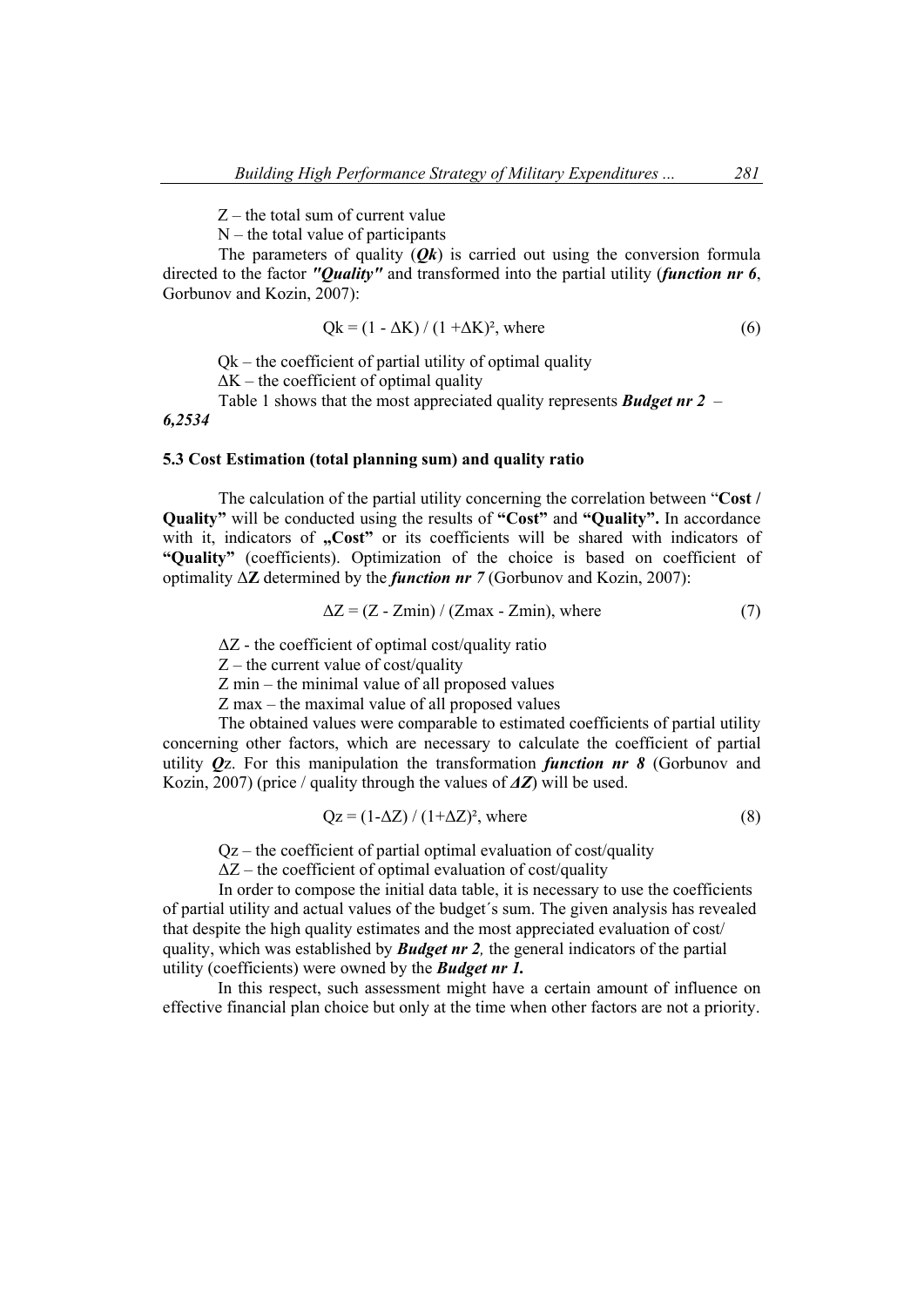### **5.4 Time spent on strategic goals and tasks execution**

The calculation of the partial utility concerning the time spent on strategic goals and tasks should be based on statistics reports. In our case we use next segment of time spent for these purposes, particularly – (*Budget execution: annual statistics for the last year*).

Further indicators (based on statistical data analysis) will give a full picture of the budgeting process.

Calculations will be conducted in accordance with *function nr 9* (Gorbunov and Kozin, 2007).

$$
\Delta T = (T - T \min) / (T \max - T \min), \text{ where}
$$
\n(9)

 $\Delta T$  – the coefficient of optimal spending time  $T$  – the current value of spending time T min – the minimal value of total spending time T max – the maximum value of total spending time

The partial utility values concerning the time spent on strategic goals and tasks will be established using the *function nr 10* (Gorbunov and Kozin, 2007).

$$
Qt = (1 - \Delta T) / (1 + \Delta T)^2, where
$$
\n(10)

Qt – the coefficient of partial optimal evaluation of spending time

ΔT– the coefficient of optimal evaluation of spending time

The made calculations have shown that the highest optimal value belongs to a *Budget nr 1.*

| <b>Coefficient of Utility</b>                                     | Strategy nr 1 | Strategy nr 2 | Strategy nr 3 |
|-------------------------------------------------------------------|---------------|---------------|---------------|
|                                                                   | Budget 1      | Budget 2      | Budget 3      |
| Total Planning Sum, $\epsilon$                                    | XXX           | XXX           | XXX           |
| The coefficient of optimal cost, $\Delta P$                       | 0,0000        | 1,0000        | 0,4234        |
| The coefficient of partial utility of                             |               |               |               |
| optimal cost, Qp                                                  | 1,0000        | 0,0000        | 0,2846        |
| coefficient of partial utility of                                 |               |               |               |
| optimal quality, Qk                                               | 6,2404        | 6,2534        | 6,2454        |
| evaluation of cost/quality                                        | 11620869,5066 | 13996327,0572 | 12628821,4664 |
| coefficient of optimal evaluation of<br>price/quality, $\Delta Z$ | 0,0000        | 1,0000        | 0,4243        |
| coefficient of partial optimal<br>evaluation of cost/quality, Qz  | 1,0000        | 0,0000        | 0,2838        |
| The coefficient of spending time, $\Delta T$                      | 0,0000        | 1,0000        | 0,8929        |
| The coefficient of partial utility of                             |               |               |               |
| spending, Qt                                                      | 1,0000        | 0,0000        | 0,0299        |

**Table 1. The partial utility coefficient matrix\*** 

*\*Source: made by the author*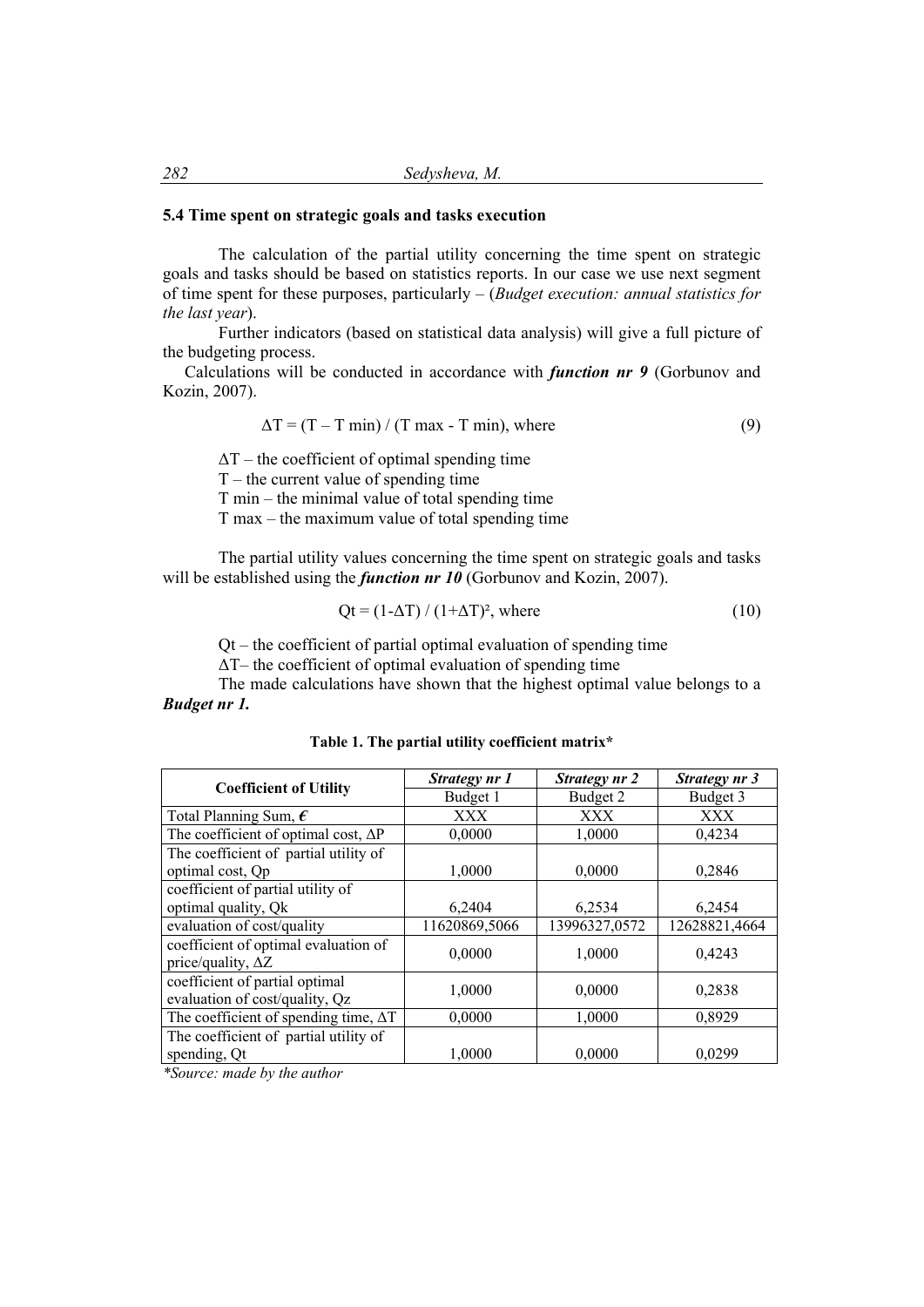In order to obtain an objective total estimation of utility concerning the selection of optimal financial plan, it is necessary to find average values of separate parameters. And all coefficients of the partial utility will lead to the one general denominator (*function nr 11*, Gorbunov and Kozin, 2007):

$$
WQi = Qi / \sum_{i=1}^{N} Qi, where
$$
 (11)

WQi – the coefficient of total value  $Qi$  – the coefficient of partial utility for each indicator N - Number of strategies (budgets) N **∑**Qi - total current value  $\sum_{i=1}$ 

 After reduction of all studied criteria for a single equivalent of mathematical model, it is appropriate to express one integral form (*function nr 12*, Gorbunov and Kozin, 2007):

$$
Ftotal = WQp + WQk + WQz + WQt, where
$$
\n(12)

Ftotal *–* the total assessment of the utility (set of elements which have influence to the decision making)

WQp – the total coefficient of partial utility of optimal total amount of budget (total planning sum)

WQk – the total coefficient of partial utility of optimal quality

WQz – the total coefficient of partial utility of optimal of cost/quality

WQt – the total coefficient of the time spent on strategic goals and tasks execution.

| <b>Coefficient of Utility</b> | Strategy nr 1   | Strategy nr 2   | Strategy nr 3   |
|-------------------------------|-----------------|-----------------|-----------------|
|                               | <b>Budget 1</b> | <b>Budget 2</b> | <b>Budget 3</b> |
| WQp                           | 0,7784          | 0,0000          | 0,2216          |
| WQk                           | 0,3330          | 0,3337          | 0,3333          |
| WQz                           | 0,7789          | 0,0000          | 0,2211          |
| WQt                           | 0,9710          | 0,0000          | 0,0290          |
| <b>Ftotal</b>                 | 2,8614          | 0,3337          | 0,8049          |

**Table 2. The consolidation matrix of utility coefficients\*** 

*\*Source: made by the author* 

In accord with **Table 2** (see Table 2), the *Budget nr 1* has the maximum value of an indicator of utility.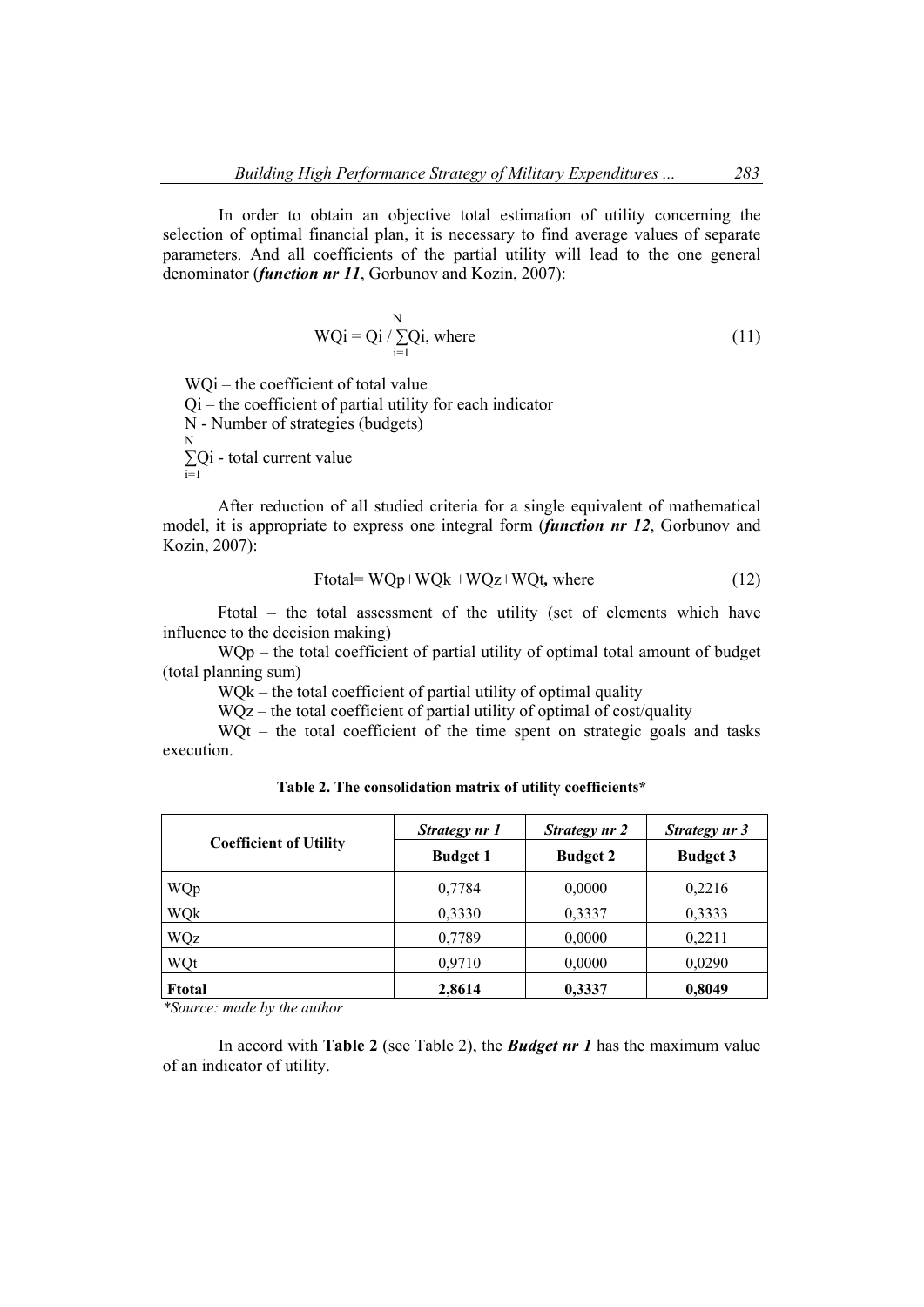### **6. CONCLUSION**

In the process of the given investigation the author has pointed several important moments of the budget planning process, in particular, forecasting improvement through the decision-making process and its pathways; the The Financial Perspective integration into military strategic budgeting system, and has discovered that all these components have one common and unique element on the basis. This key element is the "utility function", which might be used for the strategy development and for the whole budgeting system improvement.

One of the most obvious conclusions is that the present system of Estonian Defence Forces budget planning should be improved. The best solutions are offered by *The Balanced scorecard* model and its component *Financial Perspective,* which makes military expenditure planning more effective.

Moreover, the coefficient method as a component of financial perspective model has proved that budgetary funds can be planned and distributed according to goals and objectives. This technique can be very productive at the redistribution of means if military tasks undergo any changes.

By summarizing all the results, we have discovered that the balanced scorecard implementation into the Defence Forces managerial process is providing many insights into the overall process of deploying performance metrics in public sector organizations.

Further, the framework itself proved helpful for the Estonian Defence Forces in questions of budgeting, analysis and decision-making process. Accordingly, we deem that future research addressing performance measurement systems in centralized organizations may enhance understanding about the role of the balanced scorecard in rendering effective, efficient and "modern" public sector organizations (Carmona and Grönland, 2003).

The new technique will raise quality of resource management, and also will create an effective basis for the detailed analysis that is necessary condition of strategic resources planning. It's no surprise, that the application of these procedures is «built into» strategical system, and it is necessary to concern them more than tools of information support directed to decision-making.

#### **REFERENCES:**

- **[1]. Atkinson, A.; Epstein, M.** (2000a) *Measure for Measure: Realizing the Power of the Balanced Scorecard*, CMA Management, September, pp. 23-28
- **[2]. Atkinson, A.A.; Balakrishnan, R; Booth, P.; Cote, J.M.; Groot, T.; Malmi, T.; Roberts, H.; Uliana, E.; Wu, A.** (1997a) *New directions in management accounting research*, Journal of Management Accounting Research, 9, pp.79-108
- **[3]. Atkinson, A.A.; Waterhouse, J.H.; Wells, R.B.** (1997b) *A Stakeholder Approach to Strategic Performance Measurement*, Sloan Management Review, Spring, pp. 25-37
- **[4]. Belton, V.; Stewart, T.J.** (2002) *Multiple Criteria Decision Analysis*, Kluwer Academic Publishers, Boston, Dorddrecht, London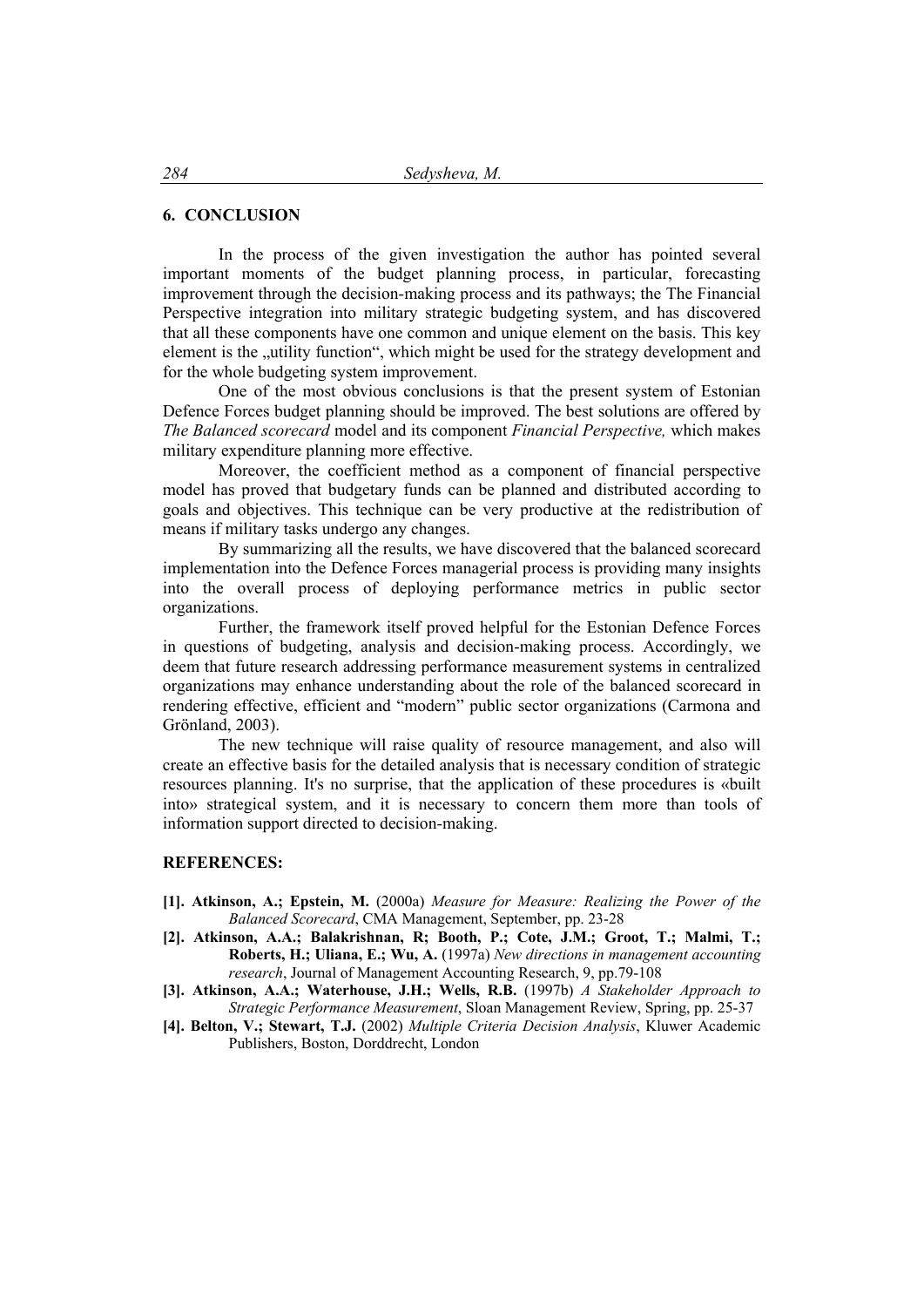- **[5]. Carmona, S.; Grönlund, A.** (2003) *Measures vs Actions: The Balanced Scorecad in Swedish Law Enforcement*, International Journal of Operations & Production Management, 23 (11/12), pp.1475-97
- **[6]. Comshare** (2001) *The 2001 Survey of Top Financial Executives: Planning and Budgeting Today*, Available at: www.comshare.com
- **[7]. Gorbunov, M.; Kozin, M.** (2007) *Integral Financial Economic Estimate of the military Goods and Services Supplier*, Auditing and financial analysis, 5, pp. 164-169, [Russian]
- **[8]. Haarstric, A. Lazarevska** (2009) *Multi-Criteria Desicion Making MCDM a Conceptual Approach to Optimal Landfill Monitoring*, third Internationl Workshop "Hydro-Physico-Mechanics of Landfills", Germany, March. Available at: http://www.lwi.tubs.de/hpm/docs/paper/15%20Landfill %20Monitoring%20Haarstrick.pdf
- **[9]. Hansen, S.** (2011) *A Teoretical Analysis of the Impact of Adopting Rolling Budgets, Activity-Based Budgeting and Beyond Budgeting*, European Accounting Review, 20 (2), pp. 289-319
- **[10]. Hope, J; Fraser, R.** (2003) *Breaking Free, Beyond the Traditional Budgeting Model*, Harvard Business Review, February
- **[11]. Intriligator, M.** (2002) *Matematical Optimization and Economic Theory*, Airis-Press: Moscow, [Russian]
- **[12]. Kald, M.; Nilsson, F.** (2000) *Performance Measurement at Nordic Companies*, European Management Journal, 14, (1), pp. 113-27
- **[13]. Kaplan, R.S.; Norton, D.P.** (1996) *Financial Perspective*, Harvard Business Review, August
- **[14]. Kaplan, R.S.; Norton, D.P.** (2007) *Using the Balanced Scorecard as a Strategic Management System*, Harvard Business Review. July
- **[15]. Kaplan, R.S.; Norton, D.P.** (2001) *Transforming the Balanced Scorecard from Performance Measurement to Strategic Management: Part 1*, Accounting Horizons, 15, (1), pp. 87-104
- **[16]. Kaplan, R.S.; Norton, D.P.** (1996) *Balanced Scorecard: Translating Strategy into Action*, Boston, MA: Harvard Business School Press
- **[17]. Lipe, M.G.; Salterio, S.E.** (2000) *The Balanced Scorecard: Judgmental Effects of Common and Unique Performance Measures*, The Accounting Review, 75 (3), pp. 283-98
- **[18]. Maskell, B.H.** (1991) *Performance Measurement for World Class Manufacturing*, Cambridge, MA: Productivity Press
- **[19]. Medori, D.; Steeple, D.** (2000) *A Framework for Auditing and Enhancing Performance Measurement Systems*, International Journal of Operations and Production Management, 20, (5), pp. 520-533
- **[20]. Myles, G.** (1995) *Public Economics*, Cambridge University Press
- **[21]. Neely, A.D.** (1999) *The Performance Measurement Revolution: Why Now and Where Next?*, International Journal of Production and Operations Management, 19(2), pp. 205-08
- **[22]. Neely, A.D.; Richards, A.H.; Mills, J.F.; Platts, K.W.; Bourne, M.C.S.** (1997) *Designing Performance Measures; A Structured Approach*, International Journal of Production and Operations Management, 17 (11), pp. 1131-52
- **[23]. Neely, A.D.; Mills, J.F.; Gregory, M.J.; Richards, A.H.; Platts, K.W.; Bourne, M.C.S.**  (1996) *Getting the Measure of Your Business*, Findlay: London
- **[24]. Noghin, V.D.** (2005), *Decision Making in Multicriteria Environment: a Quantitative Approach*, FIZMATLIT, 2d Edition, Moscow, Available at: http://www.apmath.spbu.ru/en/staff/noghin